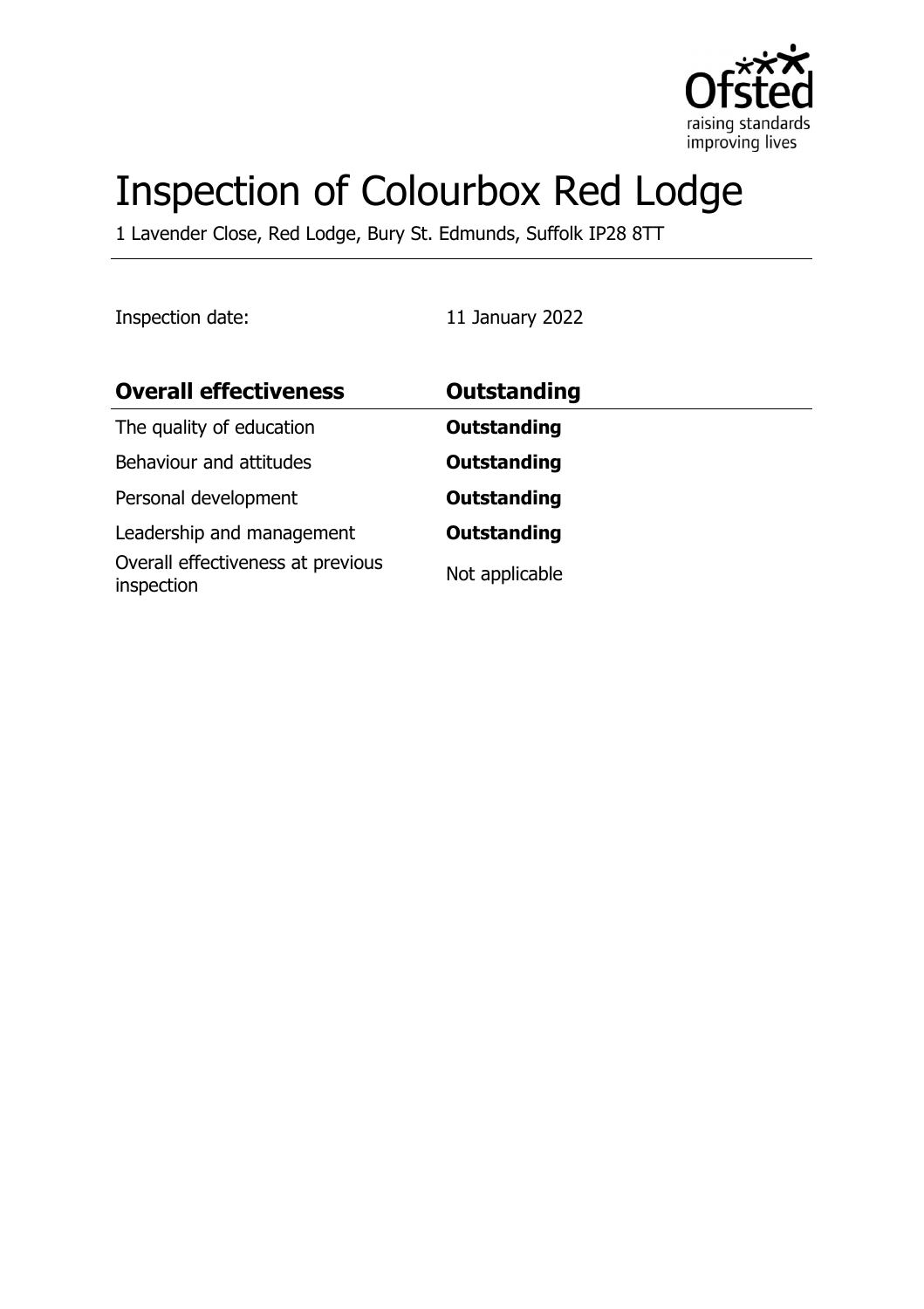

# **What is it like to attend this early years setting?**

#### **The provision is outstanding**

Children's needs are of paramount importance to all of those involved in running the nursery. Children thrive there. They learn at their own pace as they keenly follow their own interests.

Children are excited to start their day. They enjoy the company of their peers as well as time playing and learning on their own. Older children show exceedingly high levels of self-control and respect for others. Young babies and toddlers play alongside one another harmoniously.

The play and learning opportunities that children have are excellently matched to their individual stage of development. All children learn to concentrate well as they experiment with using the Montessori resources. Children calmly and quietly persevere towards the goals that they set themselves. For example, they continue to try, several times, to open a container until they succeed. Children are proud to show adults their artistic creations.

Children develop strong communication skills. Where they need extra help to promote their communication and language skills, the attentive staff work closely with parents to support this. Staff help children to learn to use signs and gestures to aid their communication. Children learn to communicate their needs and wishes. They learn how to have boundaries with others, respect for their own and each other's bodies and their right to decline physical touch from others.

#### **What does the early years setting do well and what does it need to do better?**

- $\blacksquare$  The dedicated leaders and managers use their extensive knowledge and skills to lead staff in achieving the highest standards. This includes the provision of compassionate and fully inclusive practice to support children with special educational needs and/or disabilities. Leaders monitor and evaluate every aspect of the nursery's provision to ensure that it remains highly effective.
- $\blacksquare$  Each aspect of the experiences that children have is meticulously planned indoors and out. This gives them the opportunities they need to succeed, progress and develop the skills they need to become lifelong learners. Leaders, managers and staff plan to ensure that all aspects of the children's day have purpose and learning value. This helps children to become highly independent.
- $\blacksquare$  The arrangements that support staff are extensive. The leadership team works to ensure that staff look forward to coming to work. Staff appreciate how valued leaders make them feel. They are very proud of the outcomes that children achieve, across all areas of their learning, as a result of staff's work. Leaders deliver bespoke training plans to every member of staff to improve their knowledge and skills.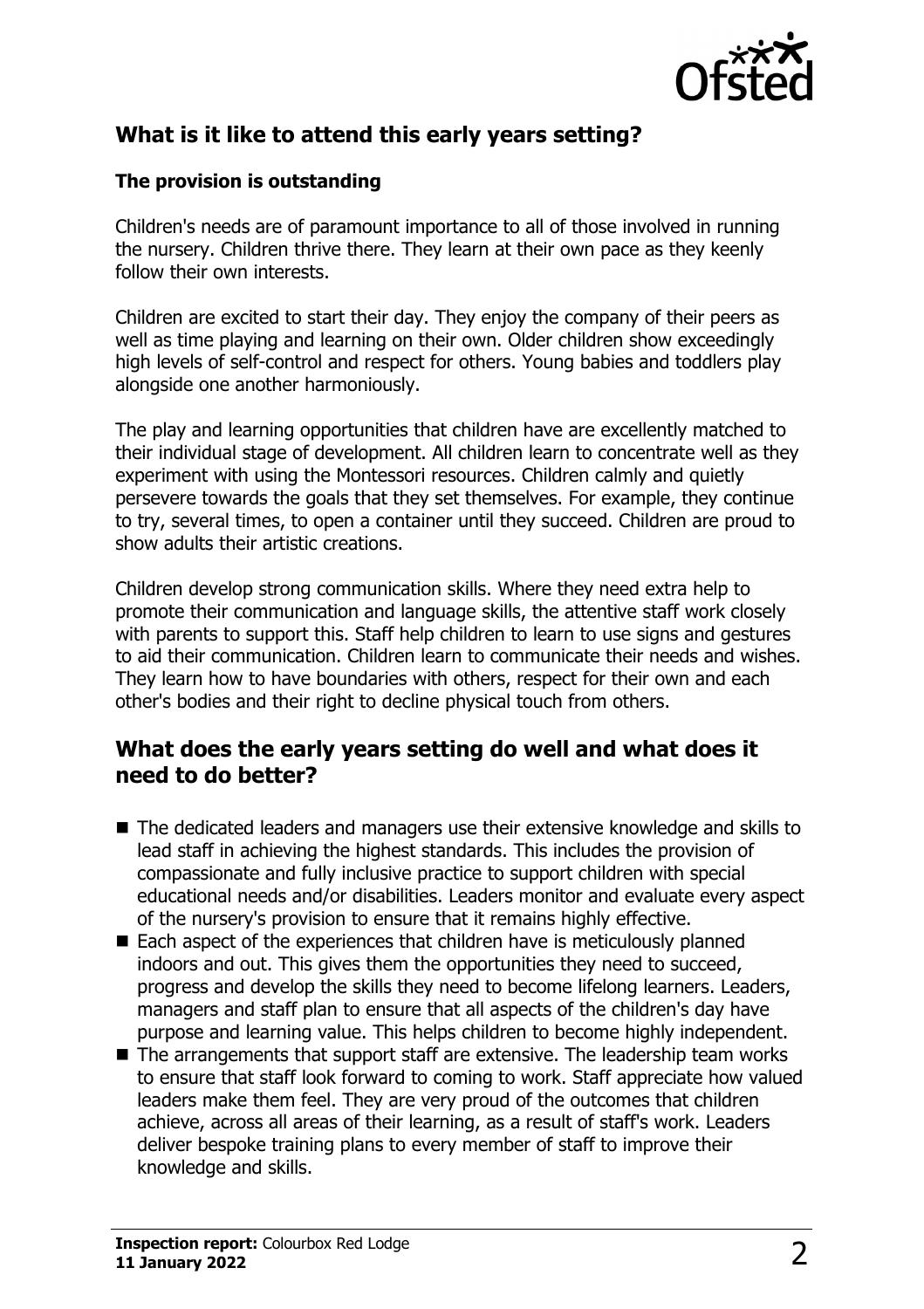

- $\blacksquare$  The senior management team spends time working directly with the children. This helps the team to maintain strong relationships with parents and children. The senior management team leads staff to deliver high-quality teaching. Leaders listen to, and are highly responsive to, the views of children, parents and staff.
- $\blacksquare$  Children show their sense of responsibility in the way they care for their environment, the resources and each other. They develop strong self-care skills, such as competently washing their own hands, serving their own nutritious food and clearing away afterwards.
- $\blacksquare$  All children develop strong bonds with the staff, who focus on their individual routines and needs. Young babies gaze contentedly at the staff as they drink their milk. They enjoy the exchange of facial expressions through this close and warm contact. This helps to foster their feelings of safety and security.
- $\blacksquare$  Leaders appreciate the varied backgrounds and experiences of staff and children. Staff plan engaging, high-quality experiences to help children learn about the diverse world in which we live. Meaningful learning takes place to support children to understand the different ways of living across the globe. For example, children learn how the nursery organisation supports the education of children in other countries.
- Staff teach children how to take pleasure from simple activities of living. Children are captivated as the staff deliver new information to them. For example, staff demonstrate to them how they can develop their skills, such as slicing an apple or carefully pouring from a jug.
- $\blacksquare$  Staff are extremely positive during their interactions with children. The staff model exemplary social skills at all times. They show that they value children's ideas and contributions and involve them in decision-making. This helps children to have a strong sense of belonging.

## **Safeguarding**

The arrangements for safeguarding are effective.

Proactive and knowledgeable safeguarding lead practitioners can identify when children may be at risk of harm or neglect. They take swift action to work with parents and share relevant information with the appropriate authorities. All policies and procedures are regularly reviewed to ensure that the safety of children is maintained. Those responsible for safeguarding maintain clear and appropriate records. Staff are trained to understand wider safeguarding issues. For example, they understand how to recognise possible gender-based violence. Staff ensure that they raise any concerns to make sure that children are safe and protected from harm.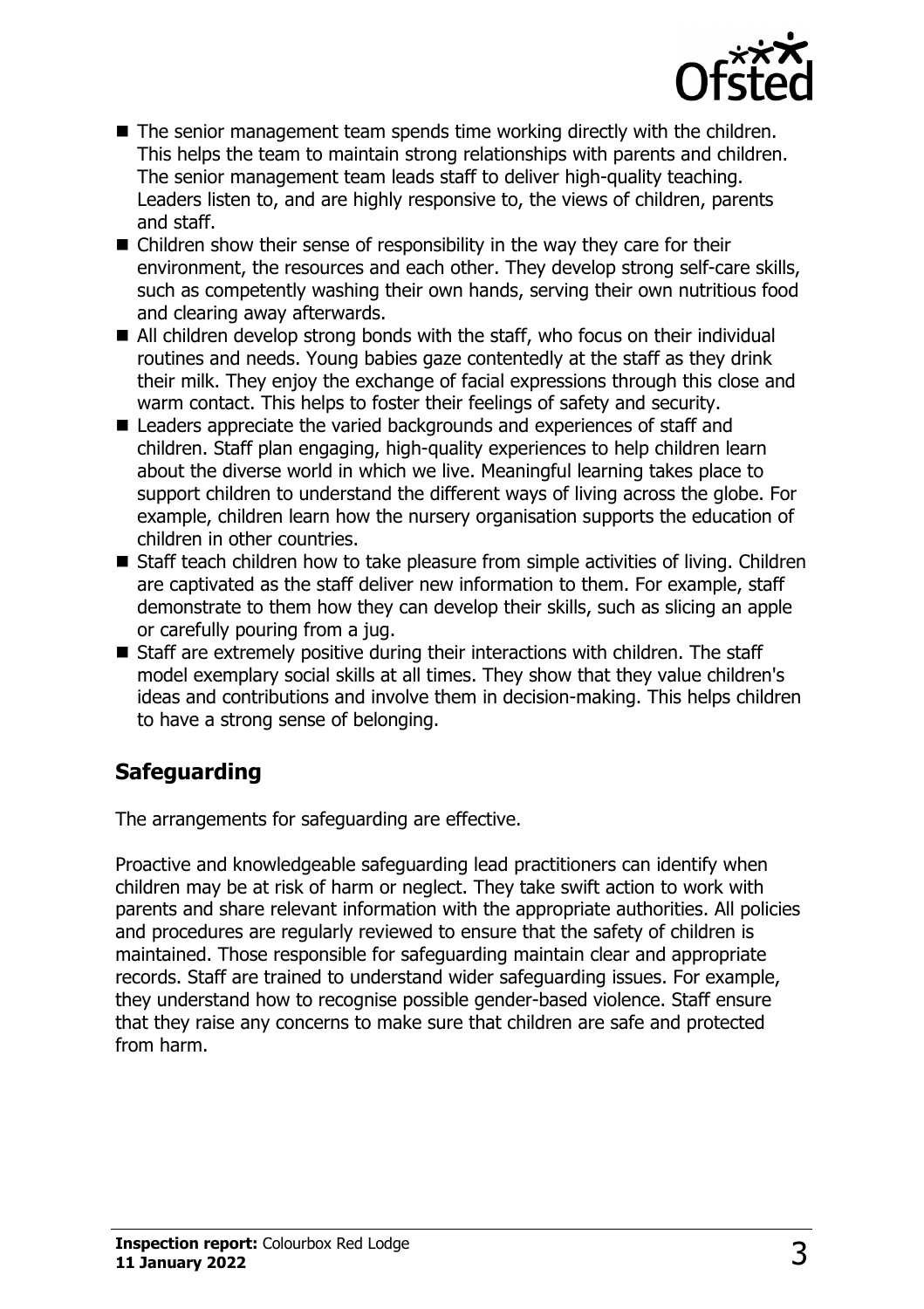

| <b>Setting details</b>                         |                                                        |
|------------------------------------------------|--------------------------------------------------------|
| Unique reference number                        | EY559107                                               |
| <b>Local authority</b>                         | <b>Suffolk</b>                                         |
| <b>Inspection number</b>                       | 10190195                                               |
| <b>Type of provision</b>                       | Childcare on non-domestic premises                     |
| <b>Registers</b>                               | Early Years Register, Compulsory Childcare<br>Register |
| Day care type                                  | Full day care                                          |
| Age range of children at time of<br>inspection | $0$ to $4$                                             |
| <b>Total number of places</b>                  | 46                                                     |
| Number of children on roll                     | 85                                                     |
| Name of registered person                      | Colourbox Montessori School Ltd                        |
| Registered person unique<br>reference number   | RP903381                                               |
| <b>Telephone number</b>                        | 07949081833                                            |
| Date of previous inspection                    | Not applicable                                         |

### **Information about this early years setting**

Colourbox Red Lodge registered in 2018. It is one of six settings run by the same management team. The nursery employs 20 members of childcare staff. Of these, 10 hold appropriate early years qualifications at level 3 or above, including three who have qualified teacher status. The nursery opens from Monday to Friday all year round, except for bank holidays. Sessions are from 7.30am until 6pm. The nursery provides funded early education for two-, three- and four-year-old children. The nursery supports children with special educational needs and/or disabilities and those who speak English as an additional language.

## **Information about this inspection**

**Inspector** Kate Hipperson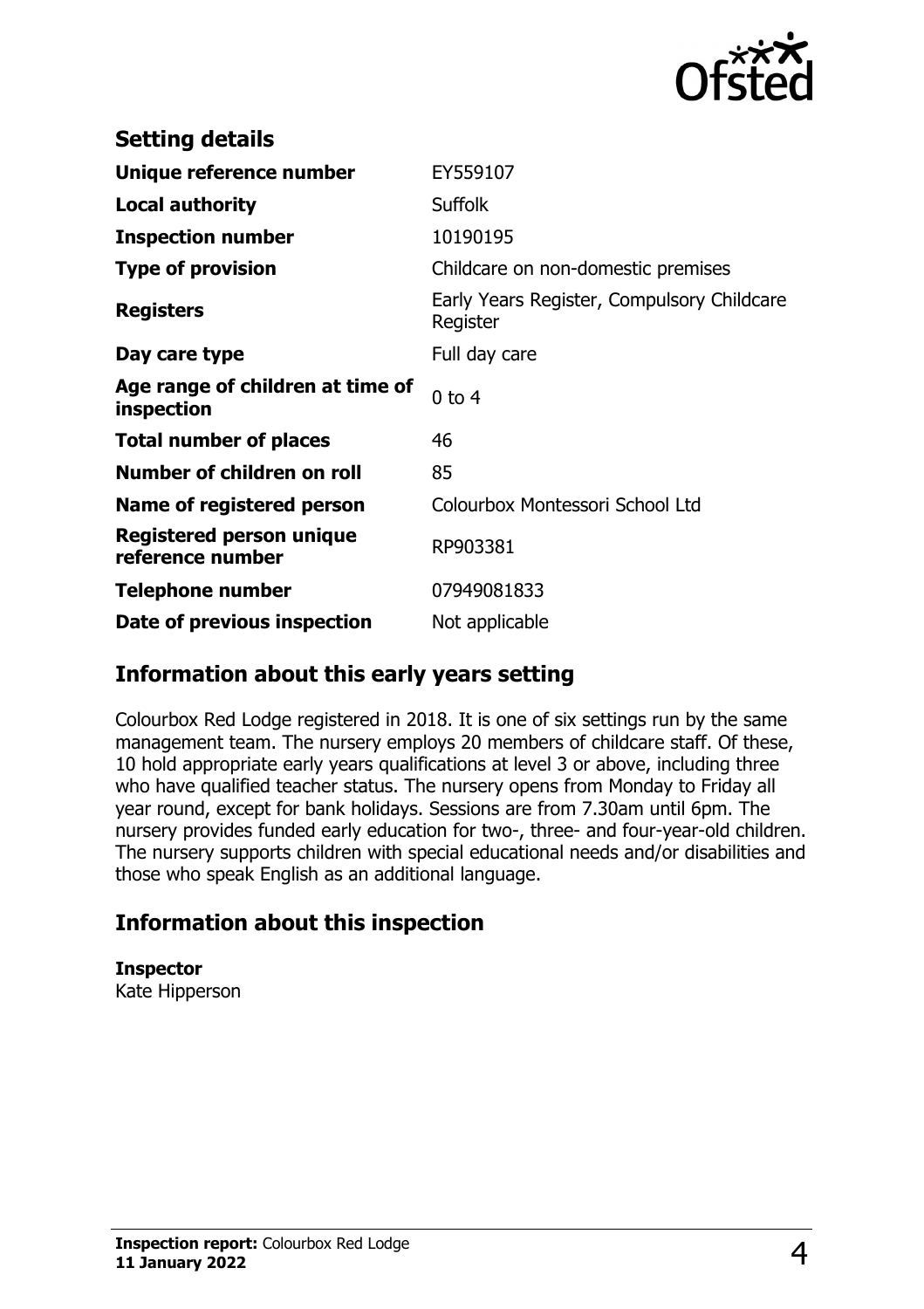

#### **Inspection activities**

- $\blacksquare$  This was the first routine inspection the nursery received since the COVID-19 pandemic began. The inspector discussed the impact of the pandemic with the manager and has taken that into account in their evaluation of the nursery.
- $\blacksquare$  The inspector observed the quality of interactions between staff and children and evaluated the impact on children's learning and development. The inspector spoke to children and staff at appropriate times.
- $\blacksquare$  The inspector looked at relevant documentation, including first-aid records and evidence of the suitability of staff members.
- $\blacksquare$  The inspector spoke with a small number of, and read written feedback from, parents and considered their views.
- $\blacksquare$  The leadership and management team met with the inspector. They discussed the curriculum for children, to help understand what it is that staff aim for children to learn and remember, and how this is implemented. The inspector also had a tour the nursery with the provider and operations manager, who is currently in an active management role in the nursery.
- $\blacksquare$  The inspector carried out a joint observation of a learning activity with the operations manager.

We carried out this inspection under sections 49 and 50 of the Childcare Act 2006 on the quality and standards of provision that is registered on the Early Years Register. The registered person must ensure that this provision complies with the statutory framework for children's learning, development and care, known as the early years foundation stage.

If you are not happy with the inspection or the report, you can [complain to Ofsted](http://www.gov.uk/complain-ofsted-report).